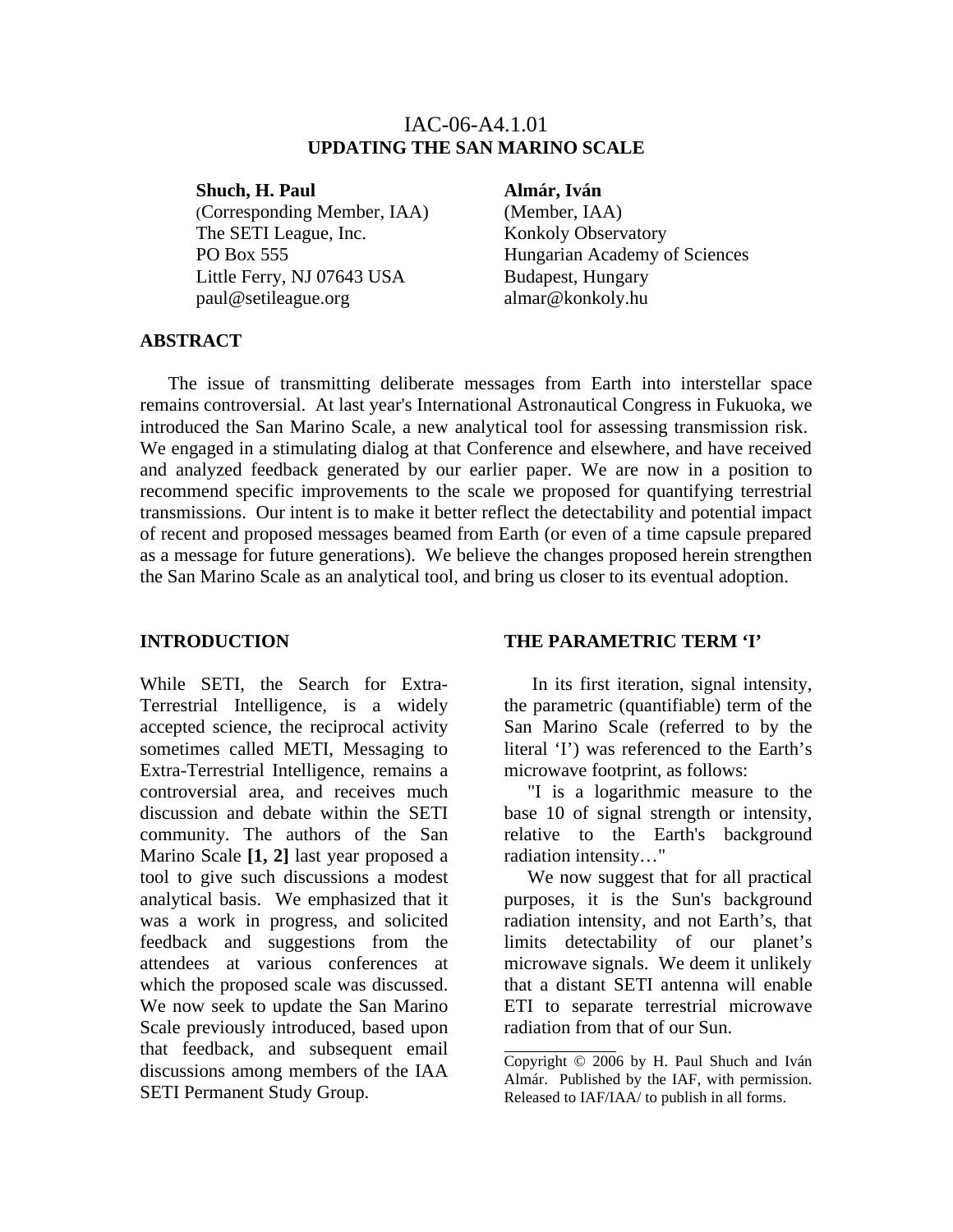Consider a transmission from Earth to even the nearest star. For convenience in computation, let us set the transmission distance at 1 parsec (pc) [it is actually a little greater than this]. The pc is defined as the distance at which an object displays a parallax of 1 second of arc across a baseline of 1 astronomical unit (which is, of course, the radius of the Earth's orbit). By symmetry, the Earth, as viewed from that star, will thus appear to be separated from the sun by an angular distance on the order of one arc sec.

 1 arc second equates to just under 5 E-06 radians. Thus, to resolve over interstellar distances a signal from Earth, independent of radiation from our Sun, a receive antenna must have a beamwidth of less than 5 E-06 radians.

 For a single parabolic antenna, the receiver 3 dB beamwidth, in radians, equals roughly wavelength divided by diameter [with the two measured in like units]. Given a terrestrial microwave signal at, say, the hydrogen line (wavelength equal to 21 cm), the required receive antenna diameter to achieve a beamwidth of 5 micro-radians would be about 45 km. Thus, to resolve Earth and Sun over interstellar distances at 21 cm, it would take a single parabolic reflector at least 45 km in diameter, or a properly phased array of smaller antennas with equivalent capture area - in other words, the equivalent of more than 2,000 Square Kilometer Arrays, all working in concert.

In an excellent article dealing with the likelihood of ETI detecting terrestrial television broadcasts, Scheffer **[3]** considers two receive antennas, a "small" one of 30 km diameter, and a "large" one spanning 1,000 km. He computes, for the former, a range of 280 LY for detection of terrestrial UHF TV

carriers. However, in his calculations Scheffer assumes an extraterrestrial receiver whose sensitivity is limited only by the 2.7 Kelvin cosmic microwave background. As we have just shown, a 30 km aperture is insufficient to eliminate solar radiation from its beamwidth; thus, antenna noise temperature will significantly exceed the cosmic microwave background, and detection range will be correspondingly reduced. This underscores our assertion that the Sun is the limiting factor in practical detection of Earth's microwave leakage emissions.

What of the "large" antenna Scheffer suggests? Clearly, a 1000 km aperture could easily resolve the Earth and the Sun. Such an array could, perhaps, be built on a moon. (Pointing its vanishingly narrow beamwidth with reasonable accuracy would probably require steering that moon in its orbit, an engineering challenge which would likely make even the most advanced ETI shudder.) However, it is true that, in the case of an array with a capture area of a million SKAs, over interstellar distances, the Sun's noise is no longer a limiting factor.

 But, Earth has yet to build a *single* SKA, much less a million such instruments. We will certainly not here attempt to limit the technological capacity of extraterrestrial civilizations. We concede that interferometric techniques can indeed be used to null out the glare of a star, when attempting to image individual planets. These techniques, which have been demonstrated in the optical spectrum, show promise even at microwave frequencies, though wavelengths (and hence antenna size) are five or six orders of magnitude greater. Space-based VLBI techniques **[4]** are a demonstrated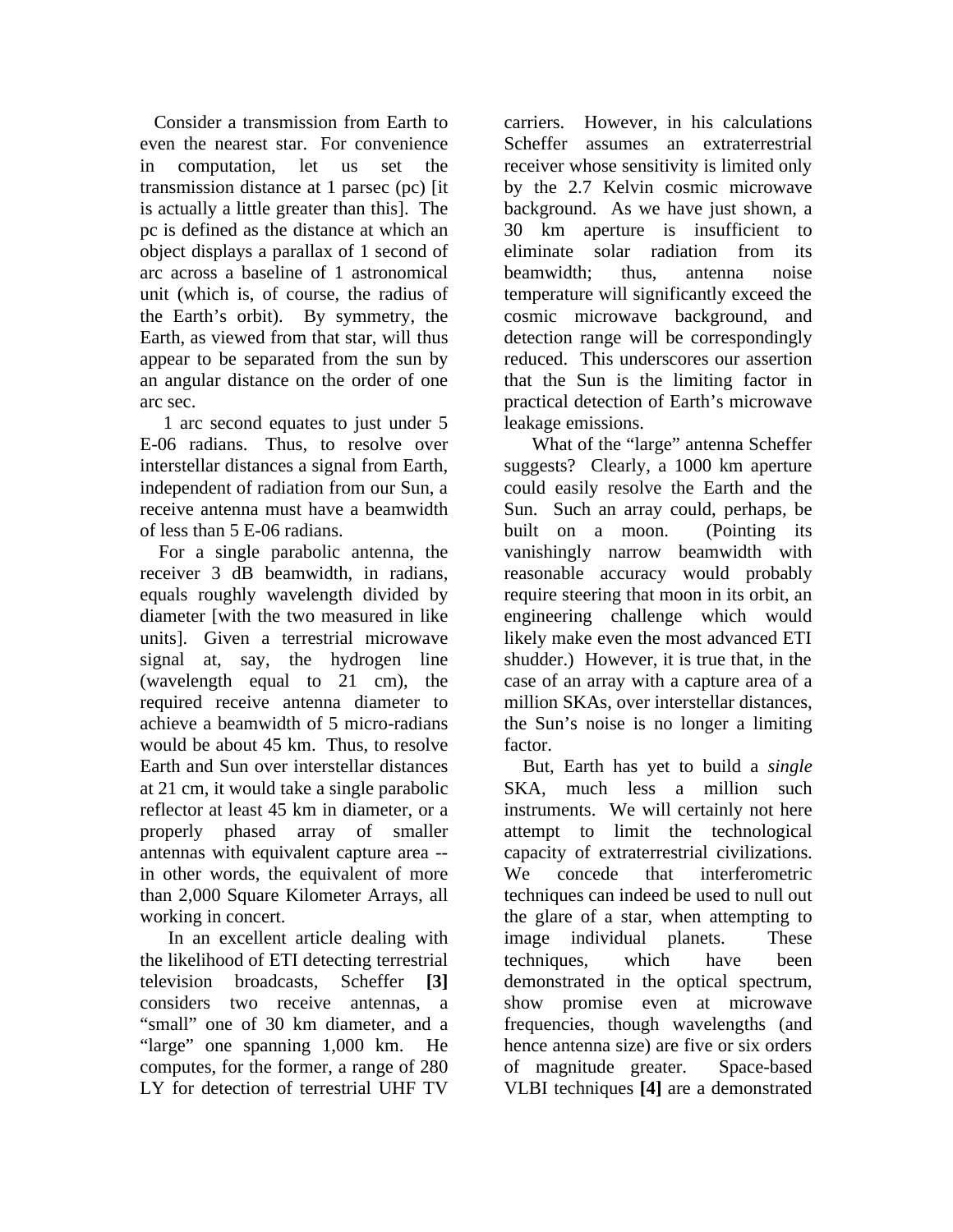possibility. They are unlikely to prove particularly useful in the search phase, however, being more practical once the presence and location of a target planet (in this case, Earth) are already known to, or at least suspected by, the extraterrestrial astronomers. For SETI, it makes more sense to employ antenna beamwidths sufficient to encompass an entire solar system. In addition, the design and construction of even Scheffer's proposed "small" array are, to say the least, daunting. And, as the distance to the neighboring star increases, the angular separation between Sun and Earth becomes vanishingly small. We thus conclude that, in the case of ETI's own SETI programs, it is unlikely that any signal will be detected from Earth, absent a dominant solar background radiation component.

It is true that at certain times, in certain directions, and at certain frequencies, the microwave emissions from Earth caused by our technology can exceed those of the Sun by a millionfold or more. However, these terrestrial emissions are highly intermittent, exceedingly directional, and scattered

across the spectrum. We are inclined to classify such powerful emissions as inadvertent METI signals. The Sun's microwave flux, on the other hand, is constant and isotropic. Thus, we suggest, the backdrop against which terrestrial signals must be evaluated is not Earth's modest 290 K thermal profile, nor even the average intensity of artificial terrestrial microwave emissions, but more properly the interference generated by a 5800 K thermal black body: our own Sun.

Given these considerations, we now propose to modify our definition of the parametric term 'I', as follows:

"I is a logarithmic measure to the base 10 of signal strength or intensity, relative to the Sun's background radiation intensity, measured in the same frequency range as the terrestrial transmission in question, and over a bandwidth equivalent to the total modulation bandwidth of the transmitted signal, or the detector bandwidth of the receiver intercepting it."

Table 1 below, a modification of Table 1 in our Fukuoka paper, reflects this change.

| <b>Intensity of Transmission</b>                                                                                                          | Value of I |
|-------------------------------------------------------------------------------------------------------------------------------------------|------------|
| $\geq$ 100,000 * I <sub>sol</sub>                                                                                                         | 5          |
| $10,000 * I_{sol}$<br>$\sim$                                                                                                              | 4          |
| $1,000 * I_{\rm sol}$                                                                                                                     | 3          |
| $100 * I_{\rm sol}$                                                                                                                       | 2          |
| $10 * Isol$                                                                                                                               |            |
| Solar flux intensity at the frequency of the transmission,<br>over detection bandwidth consistent with the signal $(\sim I_{\text{sol}})$ | 0          |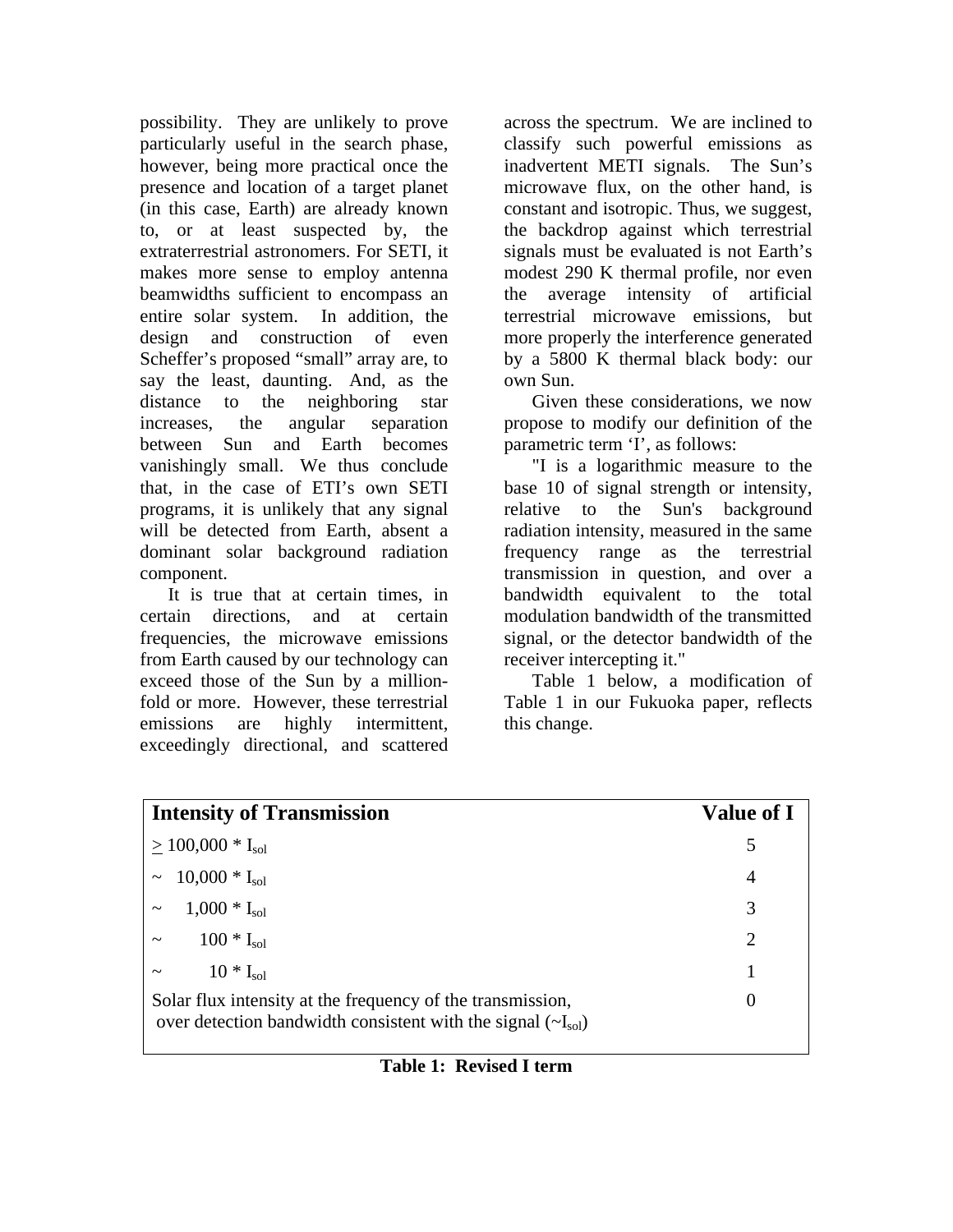### **THE CATEGORICAL TERM 'C'**

Electromagnetic emissions from Earth, or anywhere else, can be highly directional (beamed or targeted), omnidirectional, or somewhere in between, as a function of transmit antenna gain. In categorizing the character of a transmission, the term 'C' as originally introduced made distinctions between directional and omnidirectional signals. We now believe those distinctions to be moot, in that directionality is already encompassed in the 'I' term.

The intensity term 'I' is derived from the effective isotropic radiated power (EIRP) of the transmission in question. EIRP is in turn a product of transmitter power and antenna gain. But antenna

gain and directionality are inexorably linked. That is, a high gain antenna achieves its gain by focusing photons; high directionality inevitably results. Similarly, an omnidirectional antenna will, by definition, exhibit low gain. Thus, the directional character of a transmission has already been encompassed in quantifying its intensity.

To include directional characteristics in the determination of the categorical term 'C' will, in effect, give them double weighting. Thus, we now recommend that all references to directionality be omitted from the 'C' term, while retaining considerations of intentionality and information content.

Table 2 below, a modification of Table 2 in our Fukuoka paper, reflects this change.

| <b>Character of Transmission</b>                                                                                          | Value of C     |
|---------------------------------------------------------------------------------------------------------------------------|----------------|
| Reply to an extraterrestrial signal or message (if they are not yet aware<br>of $us!)$                                    | 5              |
| Continuous, broadband transmission of a message to ETI                                                                    | 4              |
| Special signal targeting a specific star or stars, at a preselected time,<br>in order to draw attention of ET astronomers | 3              |
| Sustained, untargeted message with the intention to reach ETI (e.g.,<br>Evpatoria)                                        | $\overline{c}$ |
| A beacon without any message (e.g., planetary radar)                                                                      |                |

## **Table 2: Revised C term**

### **MIXING UNITS**

At the Fukuoka meeting, interesting questions were raised from the audience about the validity of deriving a quantitative criterion measure by summing parametric and non-parametric

terms. It was noted that, while the Intensity term was clearly quantifiable, the contributions to detectability (and hence impact) of a signal's nature clearly were not.

While we concede that there is no analytical basis for quantifying the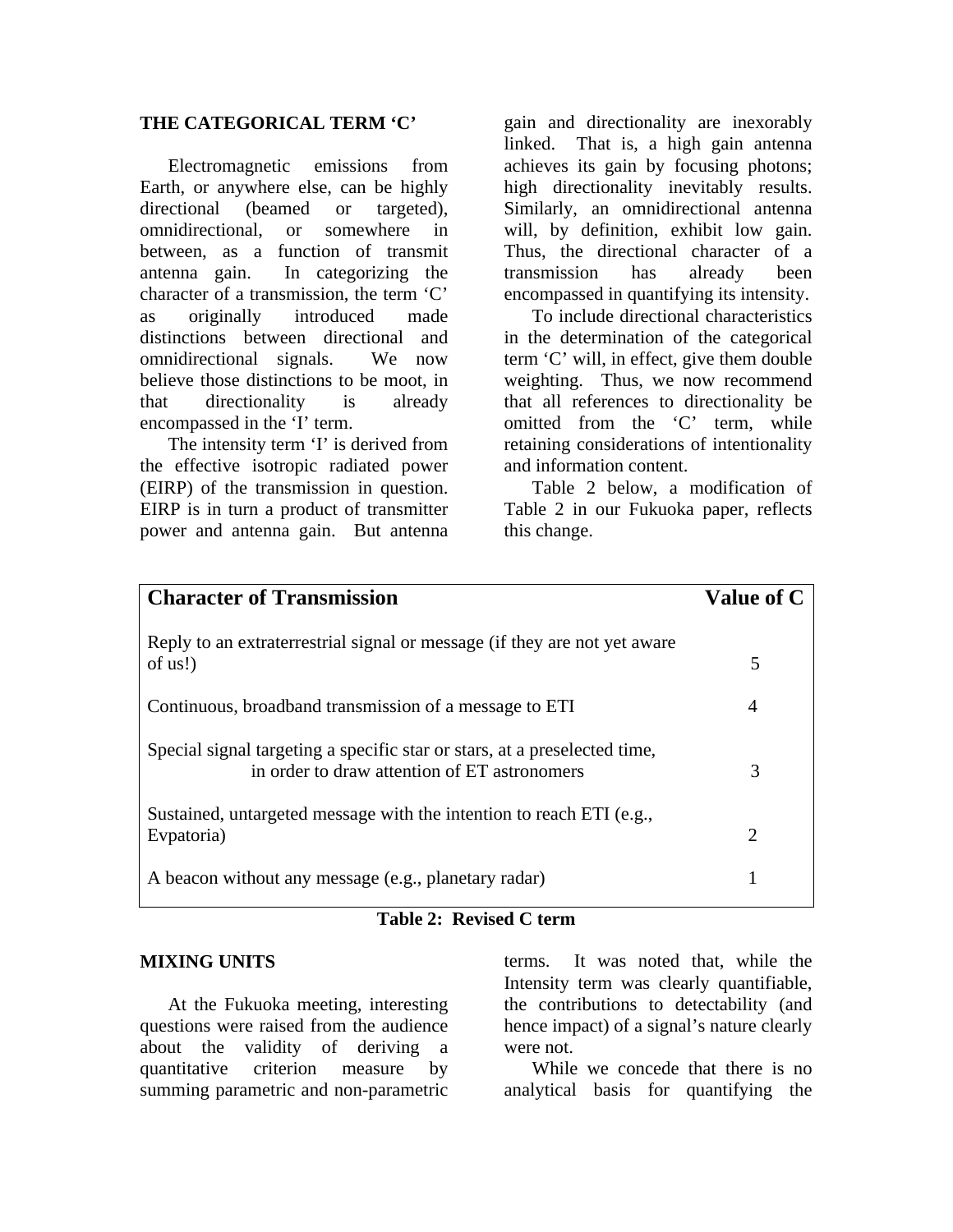potential impact of a signal based upon the characteristics listed in Table 2, we maintain that the considerations listed are at least ordinal. That is, a radar beacon lacking message content will clearly reveal to our interstellar neighbors less about our civilization than would a sustained message transmission. Similarly, the other categories for the 'C' term are ranked in terms of increasing information content, duration, detectability, or societal impact. Thus, we maintain that the rankings implied in the 'C' term are ordinally significant, as is 'Q' in the Rio Scale **[5]**, from which the San Marino Scale is a descendant. If not truly quantifiable, "C' still has ordinal meaning in the context of the overall San Marino Scale (which is, after all, itself subjective, ordinal, and nonparametric).

## **STRUCTURE**

Despite the minor changes suggested above, the San Marino Index remains as originally proposed, and is mathematically defined as:

## $SMI = I + C$  [Equation 1]

where **SMI** is the numeric San Marino Index, on an integer scale of 1 to 10,

**I** is a logarithmic measure to the base 10 of signal strength or intensity, now relative to the Sun's radiation intensity (think "Bels over background"), with a maximum value of 5,

and **C** still represents the characteristics of the transmission, with regard to information content, intentions, and duration (but no longer directionality).

The overall San Marino Index remains a qualitative tool for assessing relative transmission risk.

## **CONSIDERING TIME CAPSULES**

METI (Messaging to ETI) includes not only electromagnetic emissions, but also such artifacts as the plaques on the Pioneer probes and the records on the Voyager interplanetary spacecraft. They are en route to possible alien civilizations. There are similar plaques on some long-living satellites as well (e.g. LAGEOS) which can be considered as messages to future generations of humankind. Who knows who will discover these physical messages: our descendants, or representatives of ETI?

It is only a small logical step from such messages to existing "time capsules" here on Earth, intended as messages to future generations. An early example (circa 1940) is the "Crypt of Civilization" at Oglethorpe University, Atlanta, GA, USA. **[6]**

It is our opinion is that such time capsules face problems very similar to the case of Active SETI: who decides what the message should contain, who is responsible, what kind of time capsule should be considered a serious message, and what only a joke of an amateur? We therefore respectfully suggest that something akin to the San Marino Scale could well be applied to quantifying the potential impact of such Messages to the Future.

# **CONCLUSIONS**

The proposed San Marino Scale remains a work in progress. It has still not been adopted by any regulatory or